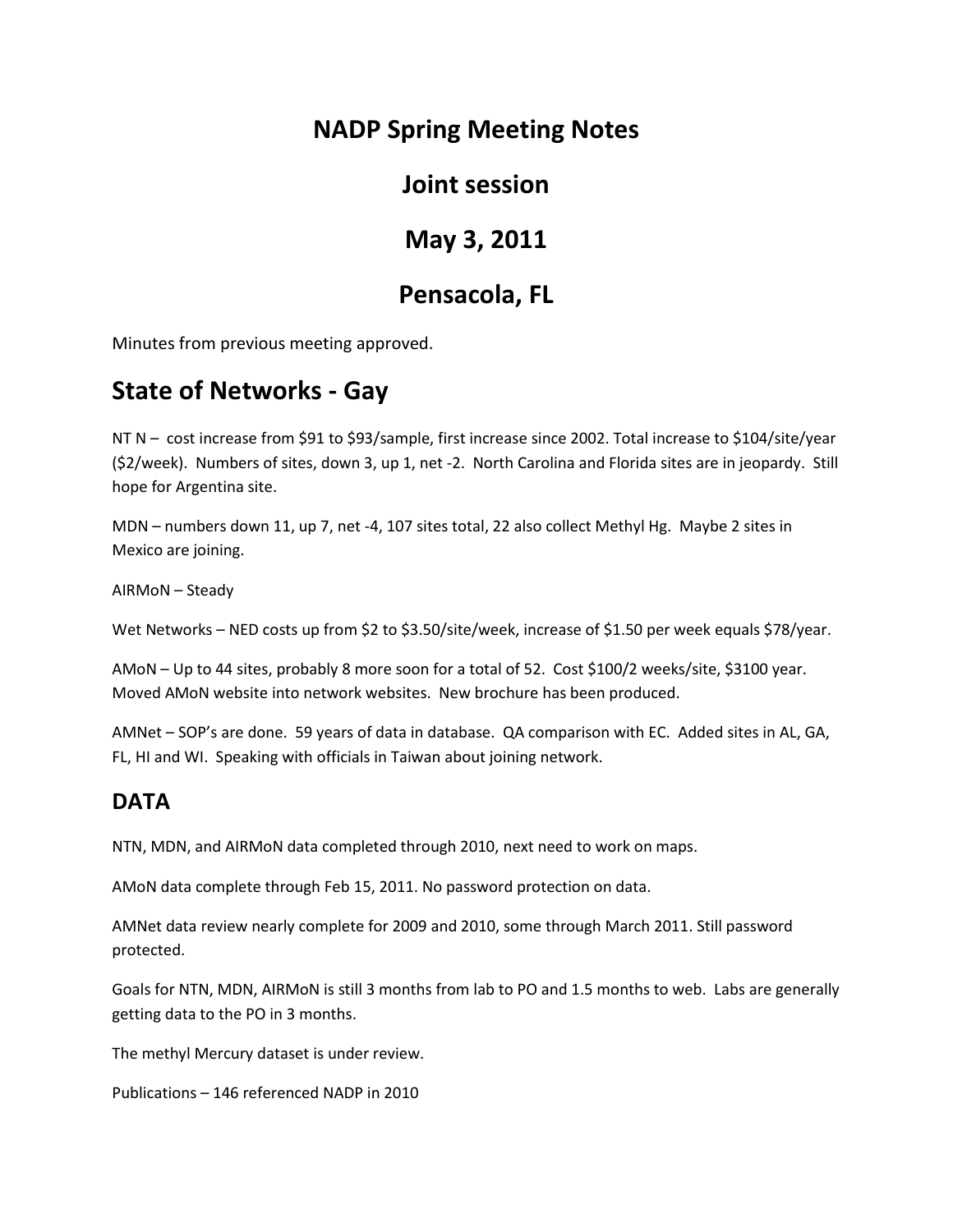New equipment spare parts are available at NED

Ott Pluvio 2's - \$8100. 80 purchased and have been or ready to be installed. Approximately 65 e-gages yet to be purchased.

Site Operator Training – NTN, AIRMoN, MDN. Denver June 7-9, 2011

Travel and Presentations – 2010 National Tribal Science Forum, North American Lake Management Society, Taiwan (AMNet), Italy, GMOS (AMNet), Brussels, GMOS (AMNet)

Upcoming  $-10^{th}$  International Conference on Mercury as a Global Pollutant, Halifax, July 2011 and the 8<sup>th</sup> International Conference on Acid Deposition: ACID RAIN 2011, Beijing, China, June 2011.

#### **CAL report - Lehmann**

NTN sites down 5, up 4, net -1 (inconsistent with D. Gay's report)

AMoN – number of sites increased substantially

CAL took over Bondville support functions this year.

Laboratory operations, bar codes on samples, Lachatt method improved, need new IC (min sampler \$18K, like new machine \$48K)

New FIA was purchased for ammonium analysis. A comparison to old instrument was performed.

AMoN data is available on web.

All CAL SOPs on the web.

#### **HAL report - Brunette**

15 years of service to NADP. 76,000 Hg samples analyzed, 8,400 MeHg.

2010 sites down 21, up 16, net -5 (inconsistent with D. Gay's report)

Equipment – ACM 78, N-Con 34, Belfort 39, Digital e-gages 73

Site Liaison 397 calls, 278 emails, ACM 13 motors & 11 sensors, N-CON 1 motor, 3 heaters

2009 HAL review – in June 2011, SQL database will be incorporated. Official report November 2010, HAL response April 2011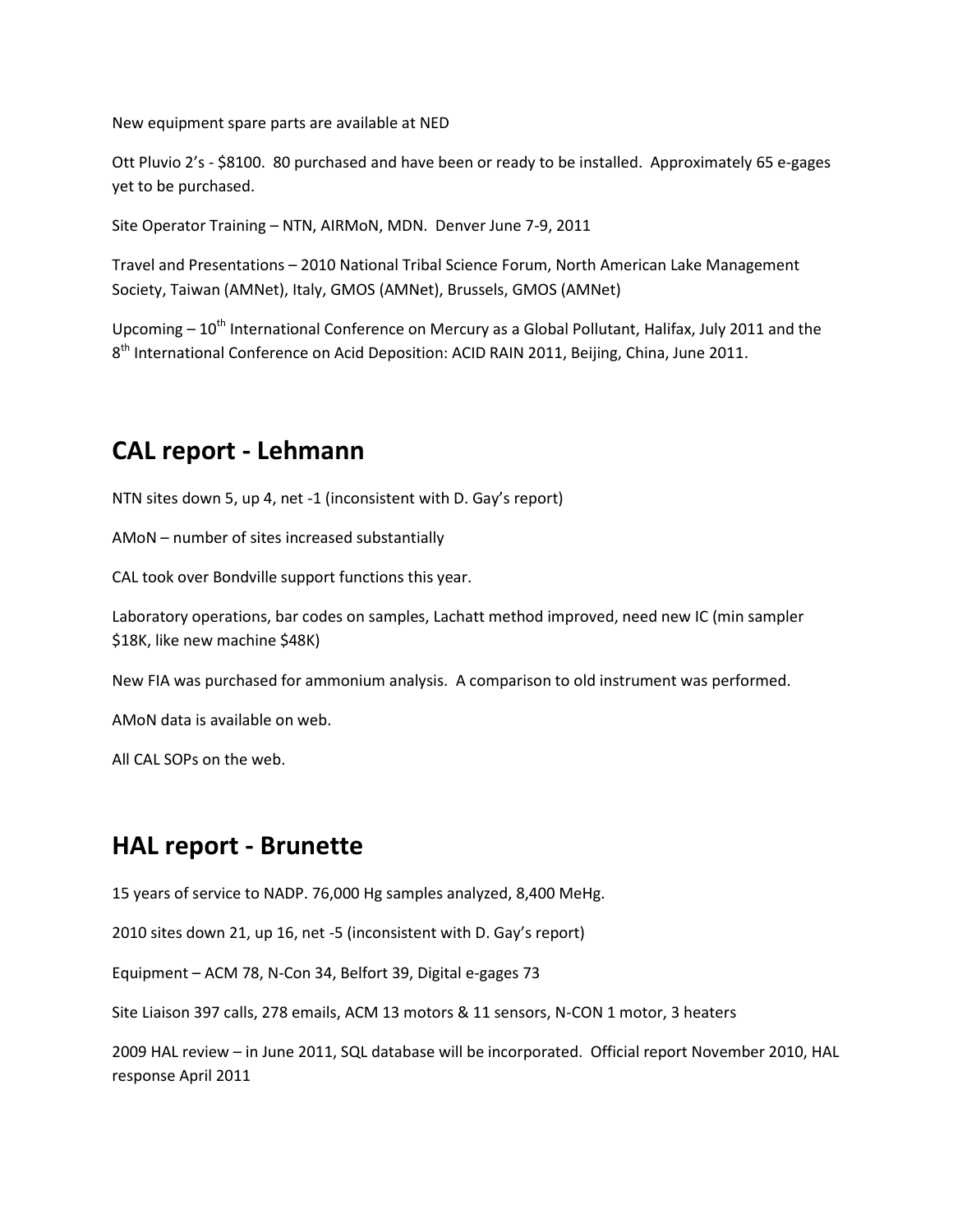Data Quality coded sample ratios (A, B, C codes) remains about the same from previous years. Data delivery – slow in January and February, back on track for March Dual chimney - #1 Hg, #2 Trace metals Puerto Rico – Still high Hg in wet deposition Passive RGM monitoring continues

### **QA report - Rhodes**

2009 reports have been posted, 2010 in progress

QA plans need to be updated every 5 years, currently CAL and EEMS updates are dated 2009, the HAL is dated 2006 and needs to be updated this year.

Program Office reviewed in 2010. To be discussed during the Executive Committee meeting.

CAL will be reviewed in July, 2011.

QA Documents – Quality Management Plan, Network Quality Assurance Plan, Site Selection and Installation Manual and the Site information Worksheet were presented for approval.

**Motion** – Revisions to the documents listed above are accepted. The revised documents are approved for network use, and supersede previous versions of the documents. Moved by Greg Wetherbee, second by Andy Johnson. Motion carried.

Pending documents – AMNet Site Performance and Systems Survey, AIRMoN Operations Manual, Training Videos and the Program Office SOPs

QAAG – conference call 4/14/11, more discussion to follow

Scanning FORFs and charts for archives – need a student, last one didn't work out. Progress has been slow

2011 Training questionnaire – Only 10 responses

**AIRMon Motion** – An NADP approved rain gage may be used as the backup rain gage at AIRMoN sites, and in such cases, the Belfort rain gages may be removed from service. Moved by Chris Rogers, Second by Andy Johnson. Motion carried.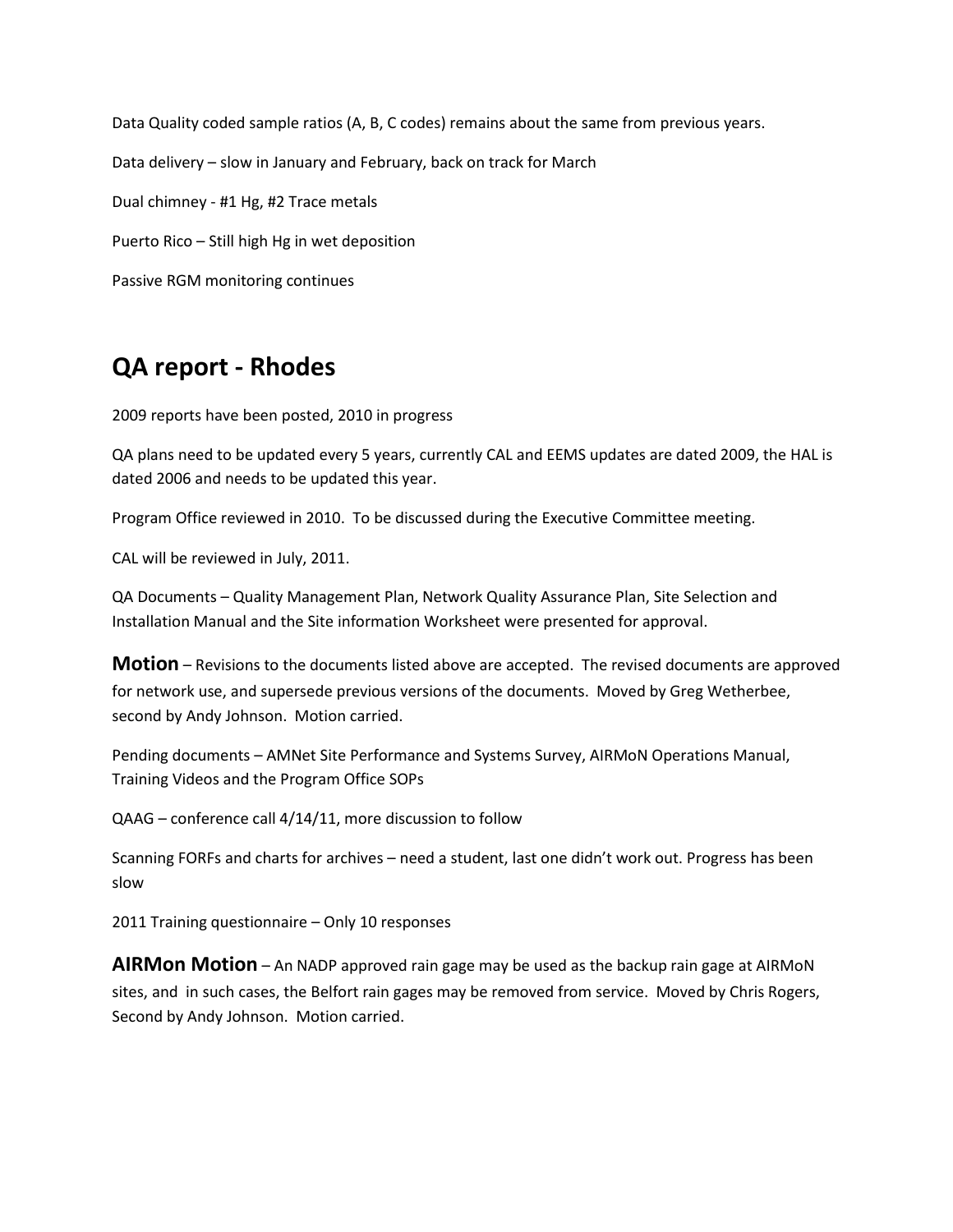# **USGS Measurment of Fission Product Activity – Gay & Wetherbee**

Collected filters – Gamma scan on single filters, nothing found, then scanned all filters at once – nothing found.

Some radioactivity found in West and Midwest water samples, quantities to be reported this summer/fall

Fission produces are either not partitioned to the solid phase washout particles and remain dissolved, or the radionuclide-containing particles are smaller than 0.45 microns, or filtering a 250 mL aliquot is too small as composite samples showed no activity.

NTN wet-deposition samples can be used to detect low-level fallout of fission products released from at least as far away as Japan.

### **AMNet Met – Rhodes & Olson**

4 QA options were presented for met data at AMNet sites. The options were from no support of meteorological equipment of data to full support, including QA and storage of data

**Motion** – To suspend discussions on the met data until advocates propose a recommendation. Moved by Gary Lear, second by Chris Rogers?? Motion carried.

## **Using PRISM to Estimate Wet Deposition – Lear**

CASTNET uses point estimates to estimate wet deposition withon-site precipitation measurements.

CASTNET precipitation is equivalent to NADP.

Subject to interpolation errors, greatest in west where there is variable terrain

Combine precipitation amounts with concentration for deposition estimates then add wet and dry deposition for total.

Death Valley site showed 10 cm rain when actual 2.5 cm, Mean error of 40%

Prism error is "pretty darn good."

Excellent comparability of measured NADP to PRISM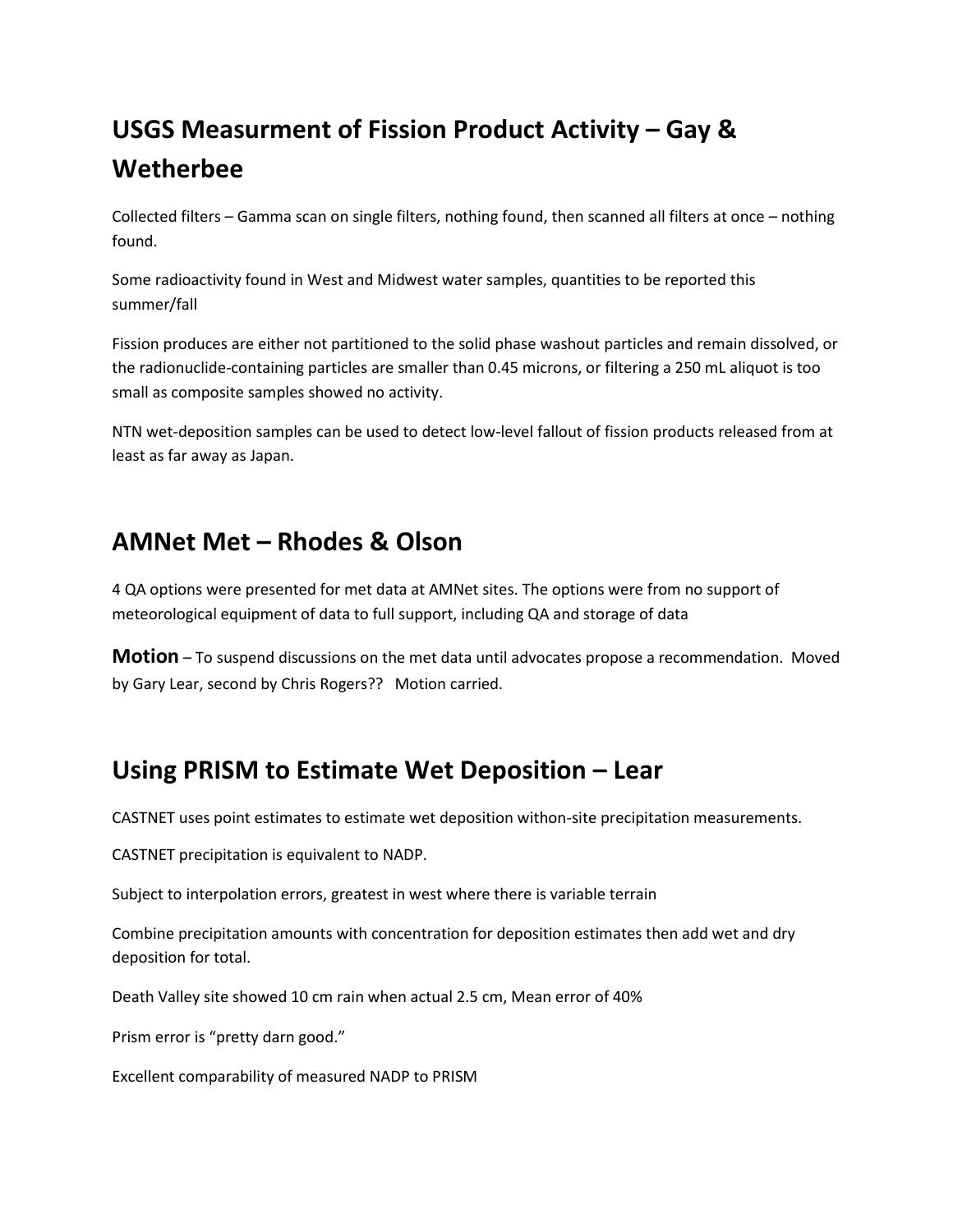Adjust "warp" PRISM precipitation grid with NADP precipitation values for better definition

Modified precipitation grid changes impact estimates in the Rocky Mountains

Next step – CASTNET will start using a PRISM grid modified with NADP precipitation data for reduced error and better resolution.

## **Joint Session**

## **May 4, 2011**

### **AMoN Update – Rury**

Started in October 2010, as of May 2011 51 sites, 8 of which are pending, lost 2 sites.

Trip blank issues – see NOS presentation.

Sites deploy one sampler, preliminary results are returned to operators in one month and the data is published 2 months after collection. Cost \$3,100/site/year.

New SOP on web, new web site, new fact sheet.

QA – 3 sites deploy triplicate samplers (5% of network). 3 sites are collocated with CASTNET.

Data shows winter peaks of total N and summer peaks of NH3.

Reviews in progress – Comparison of samplers and methods, CASAC letter to EPA (monitoring and methods draft), CASTNET OAQPS & ORD Study,.

Combined CASTNET and AMoN map was presented

Performing ACCS study comparing denuders to samplers.

Still travel blank spikes causing samples to be invalidated. Will proceed with 1:1 travel blank to sampler ratio until question is resolved. Not ready to go to 1:4 ratio. Need another 6 months to continue studying travel blanks.

Next – AMoN and CASTNET web site. Looking to increase coverage.

#### **NTN Bottle Leak Test – Rhodes**

For this study, quality ratings based on leaked volume;  $A = 10$  ml,  $B = 10$  to 100 ml,  $C = 100$  ml.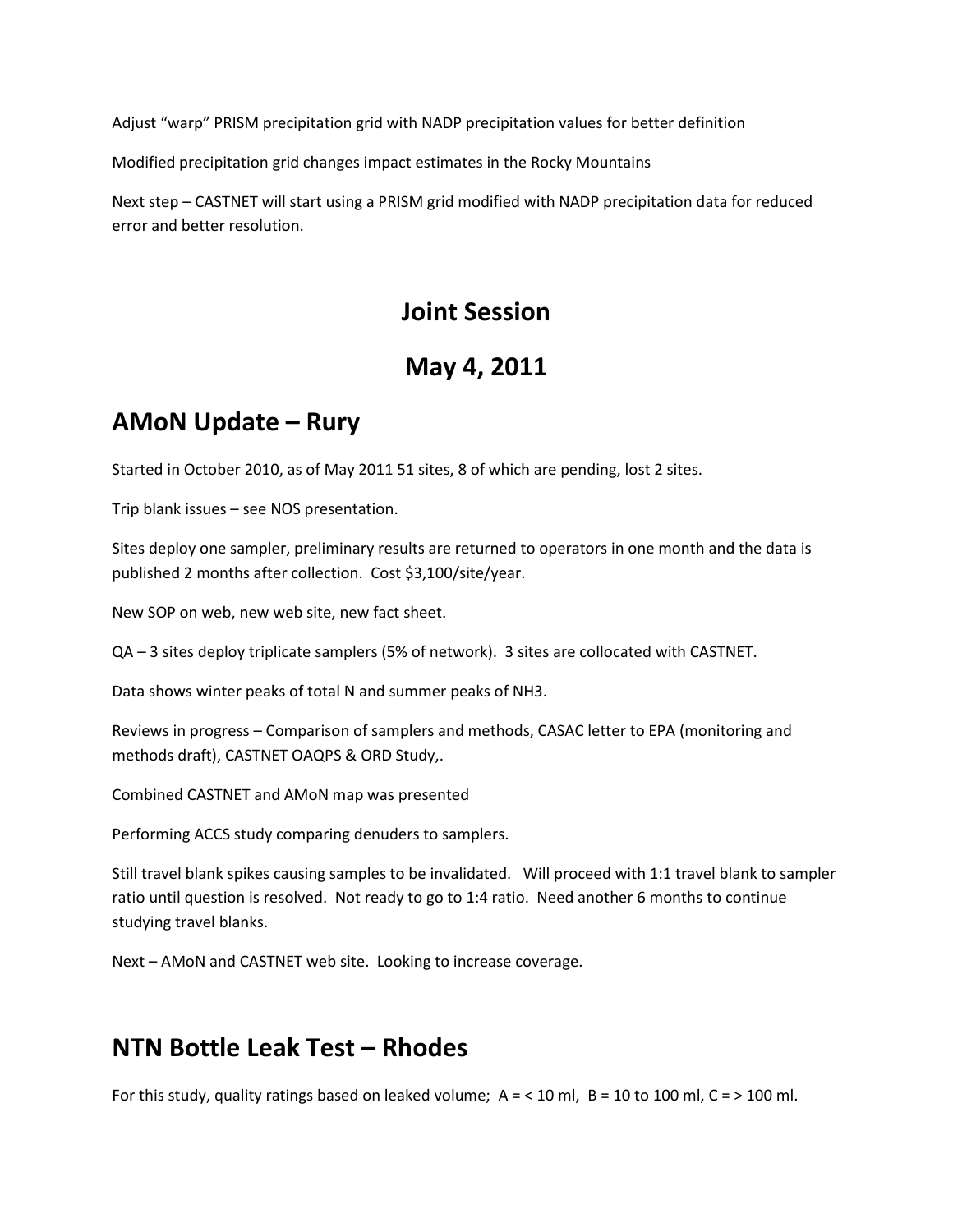5 sites across the US participated in the study.

No monthly or seasonal trends to leaks.

Tried 250 mL AIRMoN bottles and they don't leak. Artificially aged the bottles in dishwasher and still no leaks. Examined how many sites could use 250 mL bottle based on volume, about half. If 250 mL was used, the cost of bottles and shipping would decrease. 500 mL bottle was suggested as an alternative but it was stated that is an odd size and more expensive.

Pros of going to 250 mL – Lower cost, lower shipping, no leaks, use multiple bottles if more sample is required.

Cons for 250 mL – Less archive, less rinse, uniformity of sample, harder to pour bucket into smaller bottle.

#### **List Serve Data – Larson**

Combining several of the list serve emails lists

Old policy – auto subscribe after meeting, unsubscribe after 3 years of non-attendance, no options for digest mode.

New Policy – Self manage, Can subscribe or unsubscribe on their own, welcome emails will be sent out to new customers, auto footer which links to web site, information will be provided to listservs.

Policy – Managed by Program Office, add footer explaining why they received the email.

Listserv replies – Currently replies to entire listserv, in the future the reply list will have list and sender options.

A suggestion was made to add header to identify the group posting the message.

#### **CAL Research and Development - Green**

#### **Total Phosphorus**

QuickChem method 10-115-01-3-F, QC samples of 25 – 85 ppb, MDL= 5 ppb.

AIRMoN samples are used, event based, refrigerated, best preserved

Results look good, and more data will be presented as a poster at the fall meeting and scientific symposium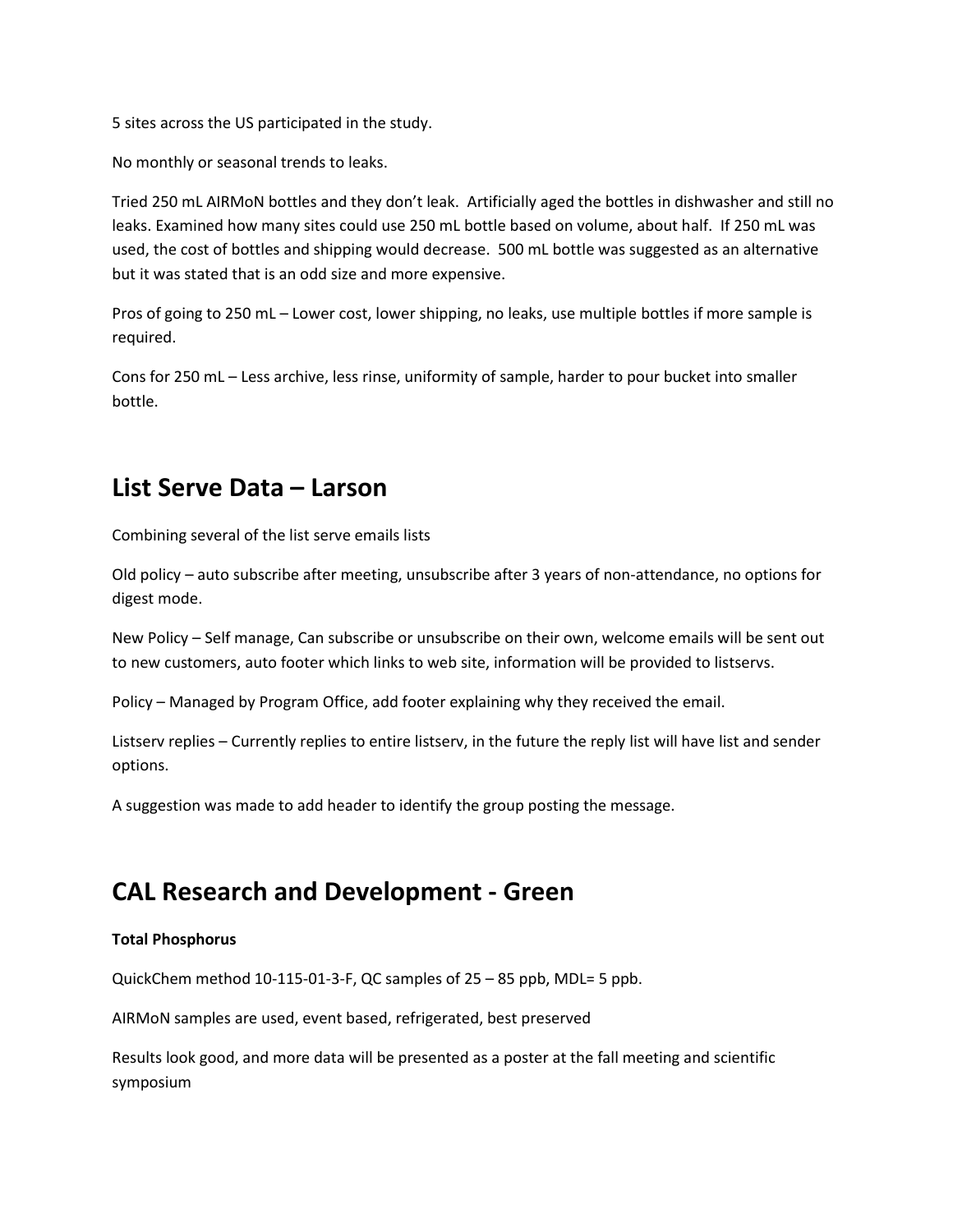#### **Bromide**

Little additional effort required to get bromide results from NTN samples.

Have been analyzing samples for bromide since June 2009. Data shows increases near coasts and through West. Trends show increases in South and West.

A 12 point plan will be presented in the fall to make bromide an official NTN and AIRMoN parameter

#### **Methods used for Carbon Aerosols – Lehman**

ACM samplers have been modified to house a refrigerator. Samples are split into particulate and dissolved, and are analyzed. DOC in rain is up to 3 mg/L.

Black carbon spectral analysis at 180 and 800 nm did not work. The single particle soot photometer is a good way to measure but expensive (\$120k). EC-OC analyzer works well but you need to add NaCl to aid in capture. There was a decent correlation between black carbon and specific conductivity.

Future – Need a lot of money to fund Ph.D. student to continue.

#### **NTN, MDN, AMNet Document Review – Rhodes**

The AMNet Operations Manual, AMNet Data Management Manual, MDN Operations Manual, NTN Operations Manual, and the Guide for Evaluating and Approval of Equipment for the NADP Wet Deposition Networks were presented for approval.

**Motion:** The documents listed above are accepted and approved for network use. These documents supersede previous versions of the documents. Motion passed. Moved by Andy Johnson, second by Greg Wetherbee. Opposed were Chris Lehmann, Gerard Van der Jagt, Bob Brunette, Jason Karlstrom and Roger Claybrooke. Dave McTavish and Eric Hebert abstained. Motion carried.

**Second Motion:** To have the HAL, CAL and QA manager enter discussions to decide on the name and organization of the NTN and MDN Operations Manuals. Moved by Kristi Morris, Second by David Gay, opposed by Dave McTavish. Motion carried.

**Third Motion:** Proposed to exempt the MDN Operations Manual and the NTN Operations Manual from superseding previous versions until the end of discussions. Moved by Jason Karlstrom, second by Kevin Mishoe, abstaining were Greg Wetherbee, Andy Johnson, Mark Olson, David Gay, and Dave McTavish. Motion carried.